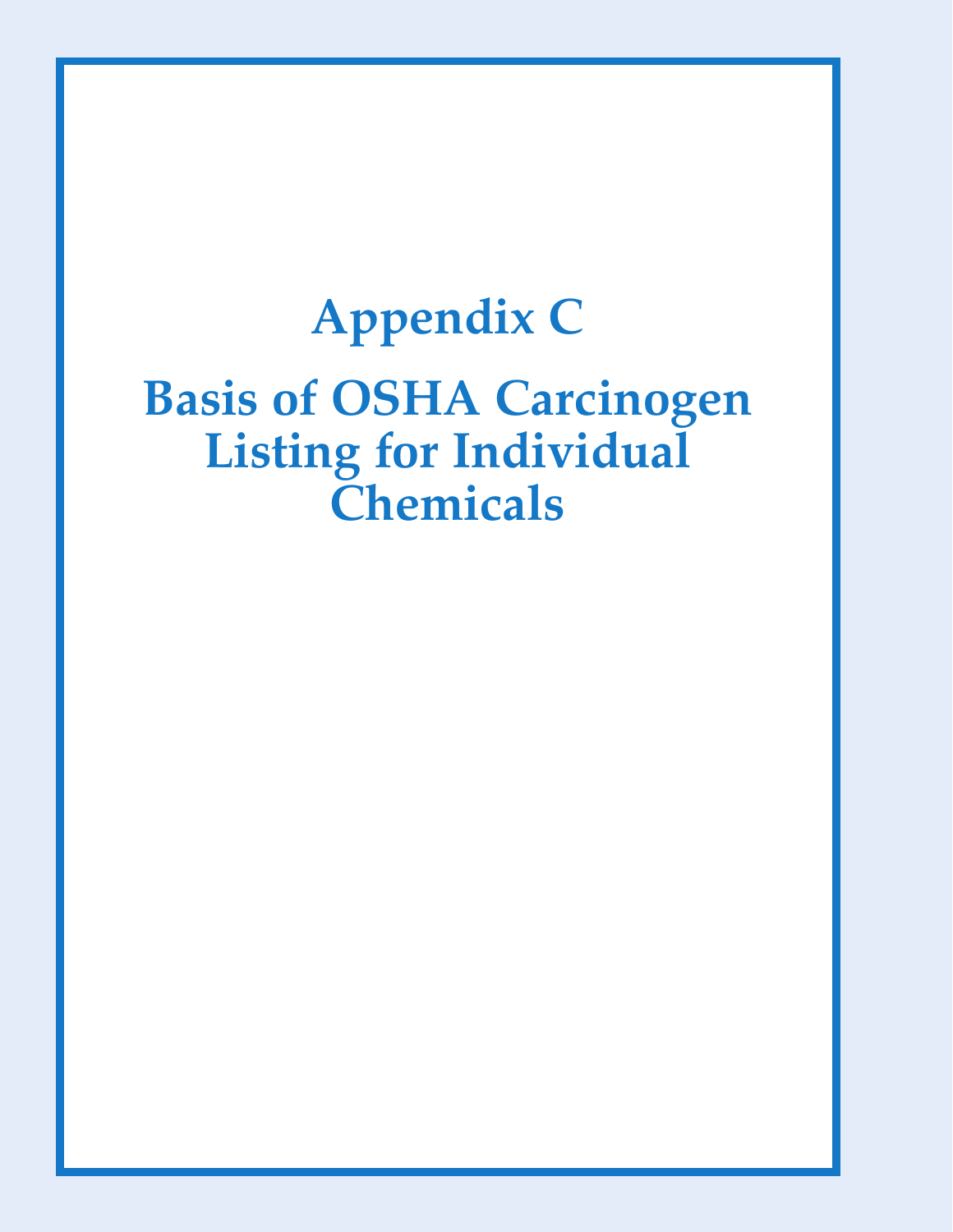Under section 313, a chemical does not have to be counted towards threshold determinations and release and other waste management calculations if it is present in a mixture below a certain concentration. This is known as the section 313 "*de minimus"* concentration in mixture. When the section 313 rule was developed, EPA adopted the *de minimus* percentages from the Occupational Safety and Health Administration's (OSHA) Hazard Communication Standards (29 CFR 1910.1900) because much of the information that industry would have relating to chemicals in mixtures would most likely be from the material safety data sheet (MSDS) on that mixture. The OSHA *de minimus* limitation is 0.1 percent if the chemical is a known or suspect carcinogen by virtue of appearing in one of three sources:

- 1. National Toxicology Program (NTP), "Annual Report on Carcinogens" (Latest Edition);
- 2. International Agency for Research on Cancer (IARC) "Monographs" (Latest Edition); or
- 3. 29 CFR 1910, Subpart Z, Toxic and Hazardous Substances, Occupational Safety and Health Administration.

The *de minimus* limitation is 1.0 percent for chemicals that do not meet the above OSHA carcinogen criteria. The carcinogen designation in the list of chemicals relates to any chemical that the Agency determined met the above OSHA criteria for the 0.1 percent *de minimus* limitation. Certain metal compound categories have two *de minimus* limitations. For example, hexavalent chromium compounds and inorganic arsenic compounds meet the OSHA carcinogen criteria, while trivalent chromium compounds and organic arsenic do not meet the OSHA criteria.

Table C–1 shows the specific bases for which the individual chemical was designated as a known or suspect carcinogen. This list was updated for the *1999 TRI Public Data Release,* based on a review of the most current NTP, IARC, and OSHA sources.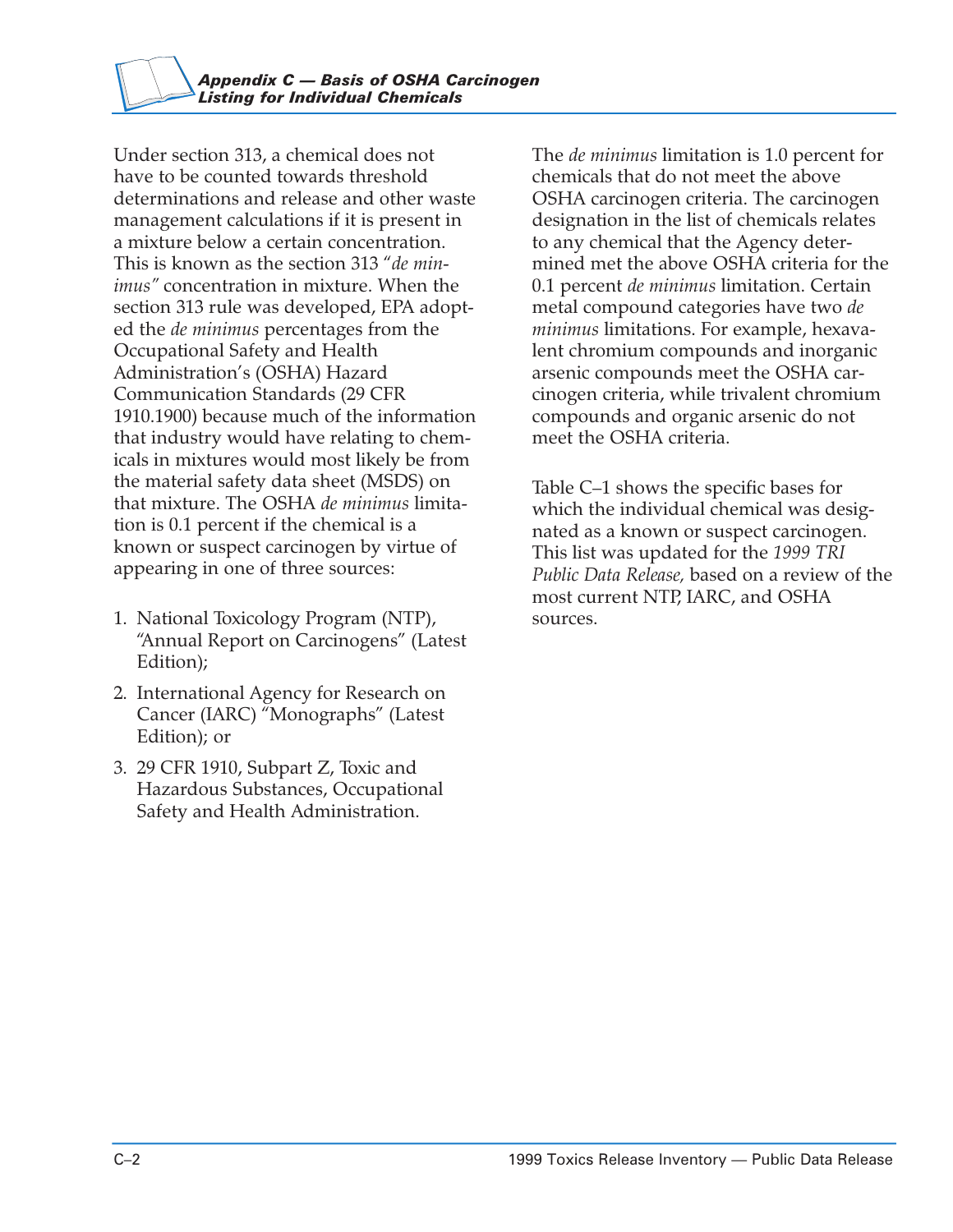| Chemical                                     | <b>IARC</b>              | <b>NTP</b>        | OSHA-Z                   | Chemical                                  | <b>IARC</b>              | <b>NTP</b>               | OSHA-Z                   |
|----------------------------------------------|--------------------------|-------------------|--------------------------|-------------------------------------------|--------------------------|--------------------------|--------------------------|
| Acetaldehyde                                 | 2B                       | P                 |                          | Catechol                                  | 2B                       |                          |                          |
| Acetamide                                    | 2B                       |                   |                          | Chlordane                                 | 2B                       | L,                       | $\overline{\phantom{0}}$ |
| 2-Acetylaminofluorene                        | $\overline{\phantom{0}}$ | $\mathbf{P}$      | Z                        | Chlorendic acid                           | 2B                       | $\mathbf{P}$             | $\equiv$                 |
| Acrylamide                                   | 2A                       | P                 |                          | p-Chloroaniline                           | 2B                       | $\overline{\phantom{0}}$ | $\overline{\phantom{0}}$ |
| Acrylonitrile                                | 2B                       | $\mathbf{P}$      | Z                        | Chloroform                                | 2B                       | $\mathbf{P}$             | $\qquad \qquad -$        |
| 2-Aminoanthraquinone                         | $\overline{a}$           | $\mathbf{P}$      | $\overline{a}$           | Chloromethyl methyl ether                 | $\mathbf{1}$             | K                        | Ζ                        |
| 4-Aminoazobenzene                            | 2B                       | $\qquad \qquad -$ | $\qquad \qquad -$        | 3-Chloro-2-methyl-1-propene               | $\overline{\phantom{0}}$ | $\mathbf{P}$             | $\qquad \qquad -$        |
| 4-Aminobiphenyl                              | 1                        | K                 | Ζ                        | Chlorophenols                             | 2B                       |                          |                          |
| 1-Amino-2-methylanthraquinone                | $\overline{\phantom{0}}$ | $\mathbf{P}$      | $\qquad \qquad -$        | Chloroprene***                            | 2B                       | $\mathbf{P}$             |                          |
| Amitrole                                     | 2B                       | P                 | $\overline{\phantom{0}}$ | Chlorothalonil                            | 2B                       | $\overline{\phantom{0}}$ | $\overline{\phantom{0}}$ |
| o-Anisidine                                  | 2B                       |                   |                          | p-Chloro-o-toluidine                      | 2A                       | $\mathbf{P}$             |                          |
| o-Anisidine hydrochloride                    | $\qquad \qquad -$        | $\mathbf{P}$      | $\overline{\phantom{0}}$ | Chromium (VI) compounds                   | 1                        | K                        | $\overline{\phantom{a}}$ |
| Arsenic and inorganic<br>arsenic compounds   | 1                        | $K^*$             | Ζ                        | Cobalt and cobalt compounds               | 2B                       |                          |                          |
| Asbestos (friable)                           | $\mathbf{1}$             | K                 | Z                        | Creosote                                  | 2A                       | K                        |                          |
| Atrazine**                                   |                          |                   | $\qquad \qquad -$        | p-Cresidine                               | 2B                       | $\mathbf{P}$             |                          |
| Benzene                                      | $\mathbf{1}$             | K                 | Ζ                        | Cupferron                                 | $\overline{\phantom{0}}$ | $\mathbf{P}$             |                          |
| Benzidine                                    | $\mathbf{1}$             | $\rm K$           | Ζ                        | $2.4 - D***$                              | 2B                       | $\equiv$                 |                          |
| Benzoic trichloride                          | 2B                       | P                 | $\overline{\phantom{0}}$ | 2,4-D butoxyethyl ester****               | 2B                       | $\overline{\phantom{0}}$ | L.                       |
| Beryllium and beryllium<br>compounds         | 1                        | $P*$              |                          | 2,4-D butyl ester****                     | 2B                       |                          |                          |
| Bis(chloromethyl)ether                       | 1                        | K                 | Z                        | 2,4-D chlorocrotyl ester****              | 2B                       | $\overline{\phantom{0}}$ | -                        |
| 1.3-Butadiene                                | 2A                       | $\mathbf K$       | $\qquad \qquad -$        | 2,4-D 2-ethylhexyl ester****              | 2B                       |                          |                          |
| 1,2-Butylene oxide                           | 2B                       |                   | $\qquad \qquad -$        | 2,4-D 2-ethyl-4-methylpentyl<br>ester**** | 2B                       |                          |                          |
| C.I. Acid Red 114                            | 2B                       | $\qquad \qquad -$ | $\qquad \qquad -$        | 2,4-Diaminoanisole                        | 2B                       | $\qquad \qquad -$        |                          |
| C.I. Direct Black 38                         | 2A                       | K                 | $\overline{\phantom{0}}$ | 2,4-Diaminoanisole sulfate                | $\qquad \qquad -$        | $\mathbf{P}$             |                          |
| C.I. Direct Blue 6                           | 2A                       | $\rm K$           | $\overline{\phantom{0}}$ | 4,4'-Diaminodiphenyl ether                | 2B                       | $\overline{\phantom{0}}$ |                          |
| C.I. Direct Brown 95                         | 2A                       |                   | L.                       | 2,4-Diaminotoluene                        | 2B                       | P                        | $\overline{\phantom{0}}$ |
| C.I. Food Red 5                              | 2B                       | $\qquad \qquad -$ | $\qquad \qquad -$        | Diaminotoluene (mixed isomers)            | 2B                       | $\mathbf{P}$             | $\overline{\phantom{0}}$ |
| C.I. Solvent Yellow 3<br>(o-aminoazotoluene) | 2B                       | $\mathbf{P}$      | $\overline{\phantom{a}}$ | 1,2-Dibromo-3-chloropropane               | 2B                       | $\mathbf{P}$             | Ζ                        |
| C.I. Solvent Yellow 34 (Auramine)            | 2B                       |                   | $\qquad \qquad -$        | 1,2-Dibromoethane                         | 2A                       | P                        |                          |
| Cadmium and cadmium<br>compounds             | 1                        | $K^*$             | L.                       | 1,4-Dichlorobenzene                       | 2B                       | $\mathbf{P}$             |                          |
| Carbon tetrachloride                         | 2B                       | $\mathbf{P}$      | $\overline{\phantom{0}}$ | Dichlorobenzene (mixed isomers)           | 2B                       | $\mathbf{P}$             |                          |

**Note:** The list of TRI chemicals meeting the OSHA carcinogen standard and, therefore, reported when in a mixture at a concentration level below the de minimus level of 0.1% has been updated, and this list reflects the update.

IARC: 1–The chemical is carcinogenic to humans; 2A–The chemical is probably carcinogenic to humans; 2B–The chemical is possibly carcinogenic to humans.

NTP: K–The chemical is known to be carcinogenic; P–The chemical may reasonably be anticipated to be carcinogenic.

OSHA: Z–The chemical appears at 29 CFR part 1910 Subpart Z.

**\***Certain compounds.

**\*\***IARC classification was recently downgraded and the chemical no longer meets the OSHA carcinogen criteria (effective for the 2000 reporting year).

**\*\*\***NTP classification meets OSHA carcinogen criteria (effective for the 2001 reporting year)

**\*\*\*\***Chlorophenoxy herbicides (IARC 2B).

**\*\*\*\*\***IARC classification meets OSHA carcinogen criteria (effective for the 2001 reporting year)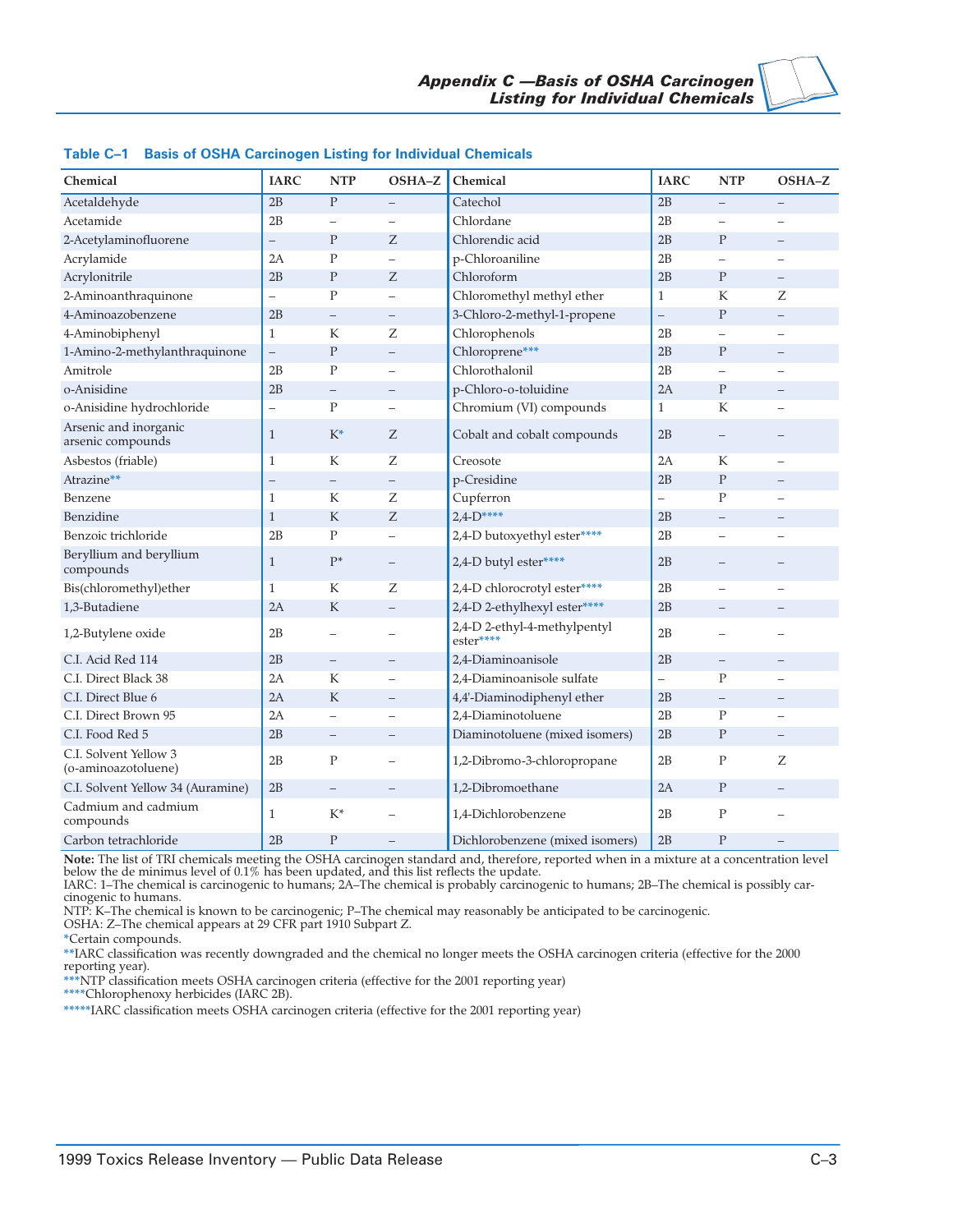| Chemical                                   | <b>IARC</b>       | <b>NTP</b>               | OSHA-Z                   | Chemical                                         | <b>IARC</b>              | <b>NTP</b>               | OSHA-Z                   |
|--------------------------------------------|-------------------|--------------------------|--------------------------|--------------------------------------------------|--------------------------|--------------------------|--------------------------|
| 3,3'-Dichlorobenzidine                     | 2B                | $\mathbf{P}$             | Z                        | 2,4-D propylene glycol<br>butyl ether ester****  | 2B                       |                          |                          |
| 3,3'-Dichlorobenzidine<br>dihydrochloride  | 2B                | $\mathbf{P}$             | $\overline{\phantom{0}}$ | 2,4-D sodium salt****                            | 2B                       |                          | $\overline{\phantom{0}}$ |
| 3,3'-Dichlorobenzidine sulfate             | 2B                | $\mathbf{P}$             | $\equiv$                 | Epichlorohydrin                                  | 2A                       | $\mathbf{P}$             | $=$                      |
| Dichlorobromomethane                       | 2B                | $\mathbf{P}$             | $\overline{\phantom{0}}$ | Ethyl acrylate                                   | 2B                       | $\overline{\phantom{0}}$ | $\overline{\phantom{0}}$ |
| 1,2-Dichloroethane                         | 2B                | $\mathbf{P}$             |                          | Ethyl benzene*****                               | 2B                       |                          |                          |
| Dichloromethane                            | 2B                | $\mathbf{P}$             | $\overline{\phantom{0}}$ | Ethyleneimine                                    | $\overline{\phantom{0}}$ | $\overline{\phantom{0}}$ | Ζ                        |
| trans-1,3-Dichloropropene                  | 2B                | $\overline{\phantom{0}}$ |                          | Ethylene oxide                                   | $\mathbf{1}$             | K                        | Z                        |
| 1,3-Dichloropropylene                      | 2B                | $\mathbf{P}$             | $\overline{\phantom{0}}$ | Ethylene thiourea                                | 2B                       | $\mathbf{P}$             | $\equiv$                 |
| Dichlorvos                                 | 2B                | $\equiv$                 |                          | Formaldehyde                                     | 2A                       | $\mathbf{P}$             | Z                        |
| Diepoxybutane                              | 2B                | $\mathbf{P}$             | $\overline{a}$           | Heptachlor                                       | 2B                       | $\overline{\phantom{0}}$ | $\overline{a}$           |
| Di-(2-ethylhexyl)phthalate                 | $\equiv$          | $\mathbf{P}$             | $\equiv$                 | Hexachlorobenzene                                | 2B                       | $\mathbf{P}$             | $\overline{\phantom{0}}$ |
| Diethyl sulfate                            | 2A                | $\mathbf{P}$             | $\overline{\phantom{0}}$ | alpha-Hexachlorocyclohexane                      | 2B                       | $\mathbf{P}$             | $\overline{\phantom{0}}$ |
| Diglycidyl resorcinol ether                | 2B                | $\mathbf{P}$             | $\qquad \qquad -$        | Hexachloroethane                                 | 2B                       | $\mathbf{P}$             | $\overline{\phantom{0}}$ |
| Dihydrosafrole                             | 2B                | $\overline{a}$           |                          | Hexamethylphosphoramide                          | 2B                       | $\mathbf{P}$             | $\overline{\phantom{0}}$ |
| 3,3'-Dimethoxybenzidine                    | 2B                | $\mathbf P$              | $\qquad \qquad -$        | Hydrazine                                        | 2B                       | $\mathbf{P}$             | $\overline{\phantom{0}}$ |
| 3,3'-Dimethoxybenzidine<br>dihydrochloride | 2B                | $\mathbf P$              | $\overline{\phantom{0}}$ | Hydrazine sulfate                                | $\qquad \qquad -$        | $\mathbf{P}$             | $\overline{\phantom{0}}$ |
| 3,3'-Dimethoxybenzidine<br>hydrochloride   | 2B                | $\mathbf{P}$             | $\overline{\phantom{0}}$ | Lead and inorganic lead<br>compounds             | 2B                       | $\overline{\phantom{0}}$ | Z                        |
| 4-Dimethylaminoazobenzene                  | 2B                | $\mathbf{P}$             | Ζ                        | Lindane                                          | 2B                       | $\mathbf{P}$             | $\equiv$                 |
| 3,3'-Dimethylbenzidine                     | 2B                | $\mathbf{P}$             | $\equiv$                 | Mecoprop****                                     | 2B                       | $\equiv$                 | $\overline{\phantom{0}}$ |
| 3,3'-Dimethylbenzidine<br>dihydrochloride  | 2B                | $\mathbf{P}$             | $\overline{\phantom{0}}$ | Methoxone****                                    | 2B                       |                          |                          |
| 3,3'-Dimethylbenzidine<br>dihydrofluoride  | 2B                | $\mathbf{P}$             | $\overline{\phantom{0}}$ | Methoxone sodium salt****                        | 2B                       |                          |                          |
| Dimethylcarbamyl chloride                  | 2A                | $\mathbf P$              | $\overline{\phantom{0}}$ | 4,4-Methylenebis (2-chloroaniline)               | 2A                       | $\mathbf{P}$             |                          |
| N,N-Dimethylformamide**                    | $\qquad \qquad -$ | $\overline{\phantom{0}}$ |                          | 4,4'-Methylenebis (N,N-dimethyl)<br>benzeneamine | 2B                       | $\mathbf{P}$             |                          |
| 1,1-Dimethylhydrazine                      | 2B                | $\mathbf{P}$             | $\qquad \qquad -$        | 4,4'-Methylenedianiline                          | 2B                       | ${\bf P}$                | Ζ                        |
| Dimethyl sulfate                           | 2A                | $\mathbf{P}$             | $\overline{\phantom{0}}$ | Michler's ketone                                 | $\overline{\phantom{0}}$ | ${\bf P}$                | $-$                      |
| 2,4-Dinitrotoluene                         | 2B                | $\overline{a}$           | ÷                        | Mustard gas                                      | $\mathbf{1}$             | K                        | $\overline{\phantom{0}}$ |
| 2,6-Dinitrotoluene                         | 2B                | $\overline{\phantom{0}}$ | $\overline{\phantom{0}}$ | alpha-Naphthylamine                              | $\qquad \qquad -$        |                          | Z                        |
| 1,4-Dioxane                                | 2B                | $\mathbf{P}$             | $\overline{\phantom{0}}$ | beta-Naphthylamine                               | $\mathbf{1}$             | K                        | Ζ                        |
| 1,2-Diphenylhydrazine                      | $\qquad \qquad -$ | $\mathbf{P}$             | $\overline{\phantom{0}}$ | Nickel                                           | 2B                       | $\mathbf{P}$             |                          |
| 2,4-D isopropyl ester****                  | 2B                | $\overline{\phantom{0}}$ | $\overline{\phantom{0}}$ | Nickel compounds                                 | $\mathbf{1}$             | $P*$                     | $\overline{\phantom{0}}$ |
| $2,4$ -DP****                              | 2B                |                          | ÷                        | Nitrilotriacetic acid                            | ÷                        | P                        |                          |

## **Table C–1 Basis of OSHA Carcinogen Listing for Individual Chemicals** *(continued)*

**Note:** The list of TRI chemicals meeting the OSHA carcinogen standard and, therefore, reported when in a mixture at a concentration level below the de minimus level of 0.1% has been updated, and this list reflects the update.

IARC: 1–The chemical is carcinogenic to humans; 2A–The chemical is probably carcinogenic to humans; 2B–The chemical is possibly carcinogenic to humans.

NTP: K–The chemical is known to be carcinogenic; P–The chemical may reasonably be anticipated to be carcinogenic.

OSHA: Z–The chemical appears at 29 CFR part 1910 Subpart Z.

**\***Certain compounds.

**\*\***IARC classification was recently downgraded and the chemical no longer meets the OSHA carcinogen criteria (effective for the 2000 reporting year).

**\*\*\***NTP classification meets OSHA carcinogen criteria (effective for the 2001 reporting year)

**\*\*\*\***Chlorophenoxy herbicides (IARC 2B).

**\*\*\*\*\***IARC classification meets OSHA carcinogen criteria (effective for the 2001 reporting year)